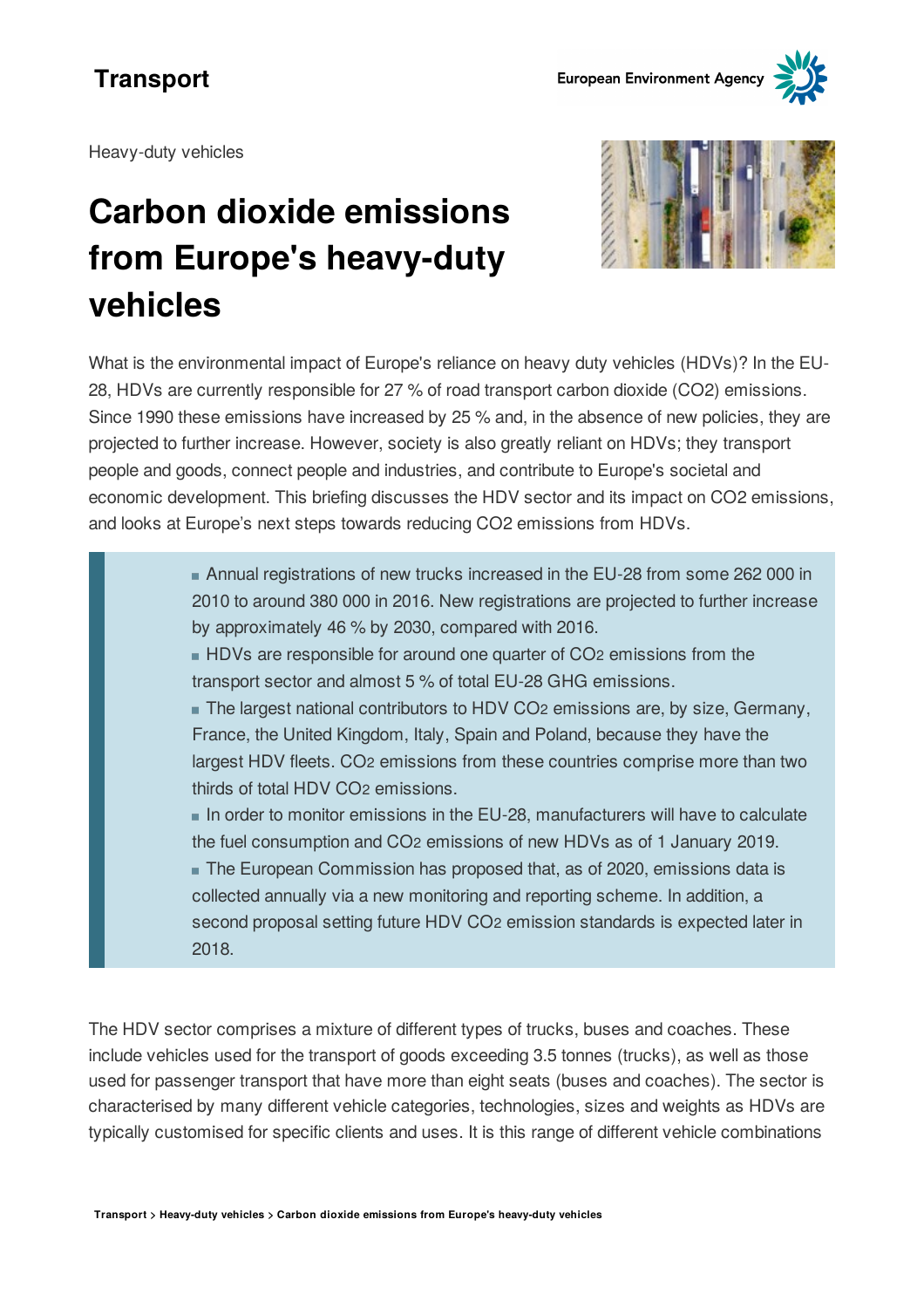that makes the reliable and cost effective estimation of important environmental parameters such as fuel consumption and CO<sub>2</sub> emissions difficult.

# **Europe's HDV market**

There are around 7 million trucks operating in the EU-28. Since 2010, the fleet of trucks has increased by less than 2 % per year. This partially reflects a relatively stable freight transport demand in the EU-28 over the same period (see the EEA's [TERM013](https://www.eea.europa.eu/data-and-maps/indicators/freight-transport-demand-version-2/assessment-7) transport indicator). The largest truck fleet is found in Poland, followed by Italy and Germany (Figure 1).

Annual registrations of new trucks in the EU-28 went up from 262 000 in 2010 to around 380 000 in 2016, representing a 45 % increase. Sales in Germany, the United Kingdom and France dominate, accounting for more than 50 % of all new registrations. New registrations are projected to increase to more than half a million vehicles by 2030. The largest increase is projected to occur in Italy, followed by Germany and Poland.





**Data sources:** ACEA. Motor vehicle registrations in the EU

Explore chart interactively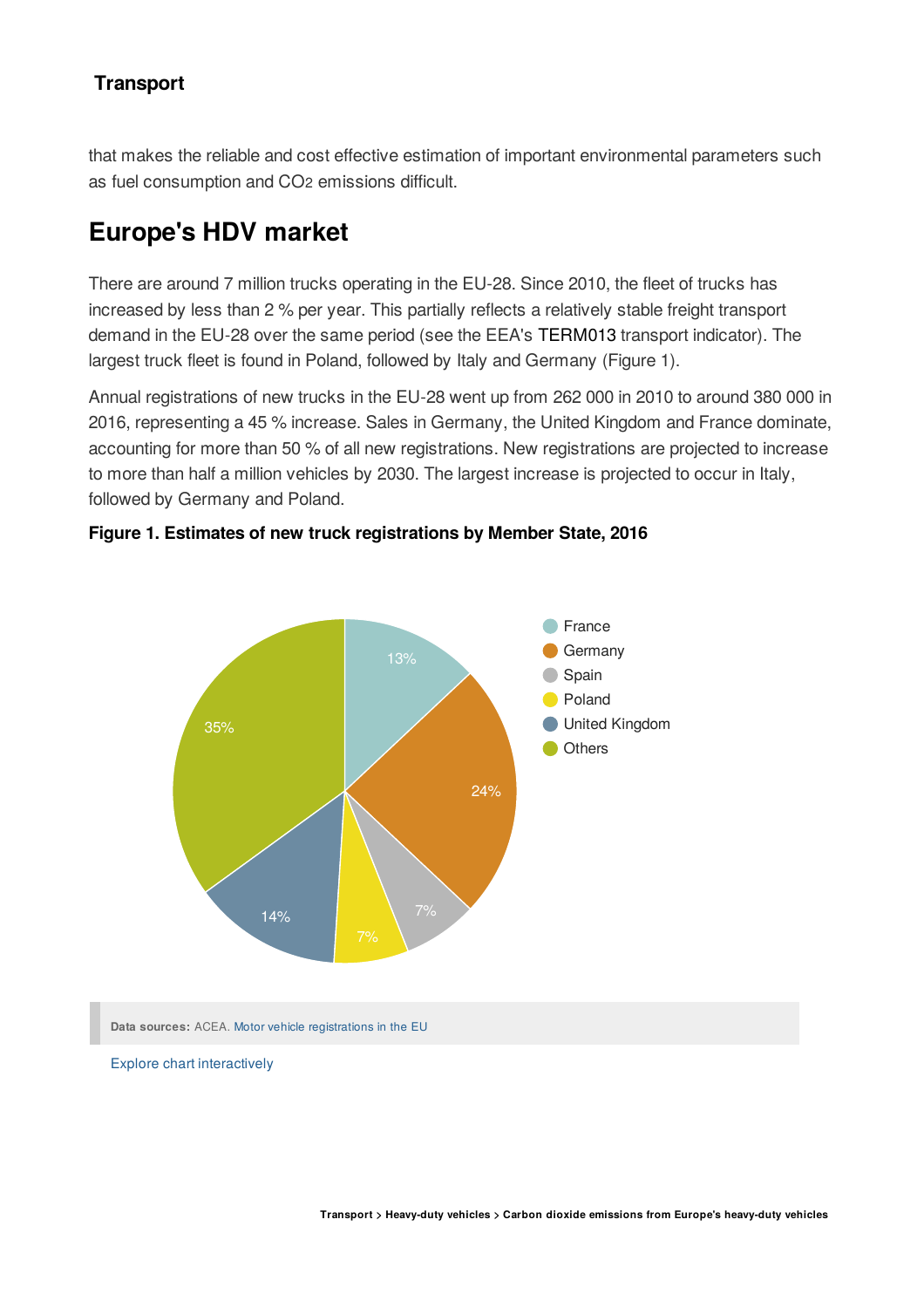The European truck market is dominated by just six manufacturers: Daimler Trucks, MAN Truck and Bus, Volvo Trucks, Scania, DAF (Paccar Group) and Iveco (Figure 2). Together, these six manufacturers represent 88 % of the overall EU-28 market share. Since 2010, Volvo Trucks and Scania have experienced the biggest increase in new registrations, with a growth in market share of 4 % each.



**Figure 2. Market share of truck manufacturers in EU and EFTA countries, 2016**

Explore chart interactively

# **CO emissions from the HDV sector 2**

GHG emissions from HDVs are responsible for one fifth of all transport.<sup>[1]</sup> GHG emissions. Between 1990 and 2016, CO2 emissions from HDVs increased by 25 % (Figure 3). Future trends show that, without additional actions to curb CO<sub>2</sub> emissions, the share of road transport CO<sub>2</sub> emissions for which the HDV sector is responsible is set to increase from 27 % in 2016 to 32 % in 2030. In absolute terms, it is set to increase by 10 % in 2030 compared with 2010 ( $\Box$ EC, [2016b](https://ec.europa.eu/energy/sites/ener/files/documents/ref2016_report_final-web.pdf); EC, [2017a\)](https://ec.europa.eu/info/law/better-regulation/initiative/28953/attachment/090166e5b2b05be6_en). Such increases in emissions are not compatible with the EU's long-term policy objective of reducing GHG emissions from transport by at least 60 % by 2050 compared with their 1990 level as reiterated in the European [Commission's](http://eur-lex.europa.eu/legal-content/en/TXT/?uri=CELEX%3A52016DC0501) recent low-emission mobility strategy (EC, 2016a).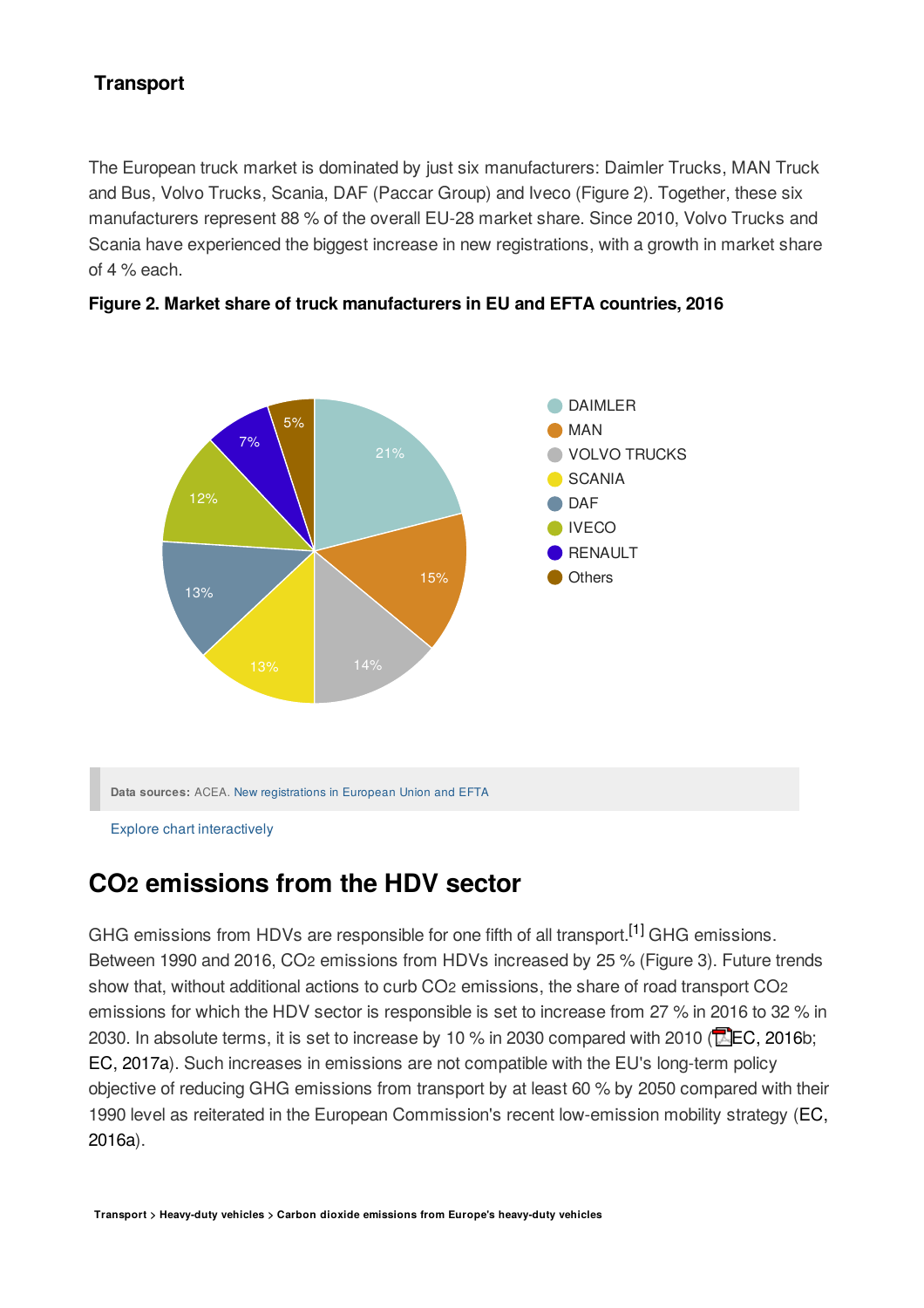



The largest contributors to HDV CO2 emissions in the EU-28 are, by size, Germany, France, the United Kingdom, Italy, Spain and Poland, which together represent more than 68 % of such emissions. Since 1990, the countries most responsible for the increase in CO2 emissions from HDVs have been Germany (+14.9 million tonnes of CO2 (MtCO2)), Poland (+9.9 MtCO2) and Spain (+7.3 MtCO2). Together, these three countries have accounted for more than two-thirds of the total increase in HDV CO2 emissions in the EU-28.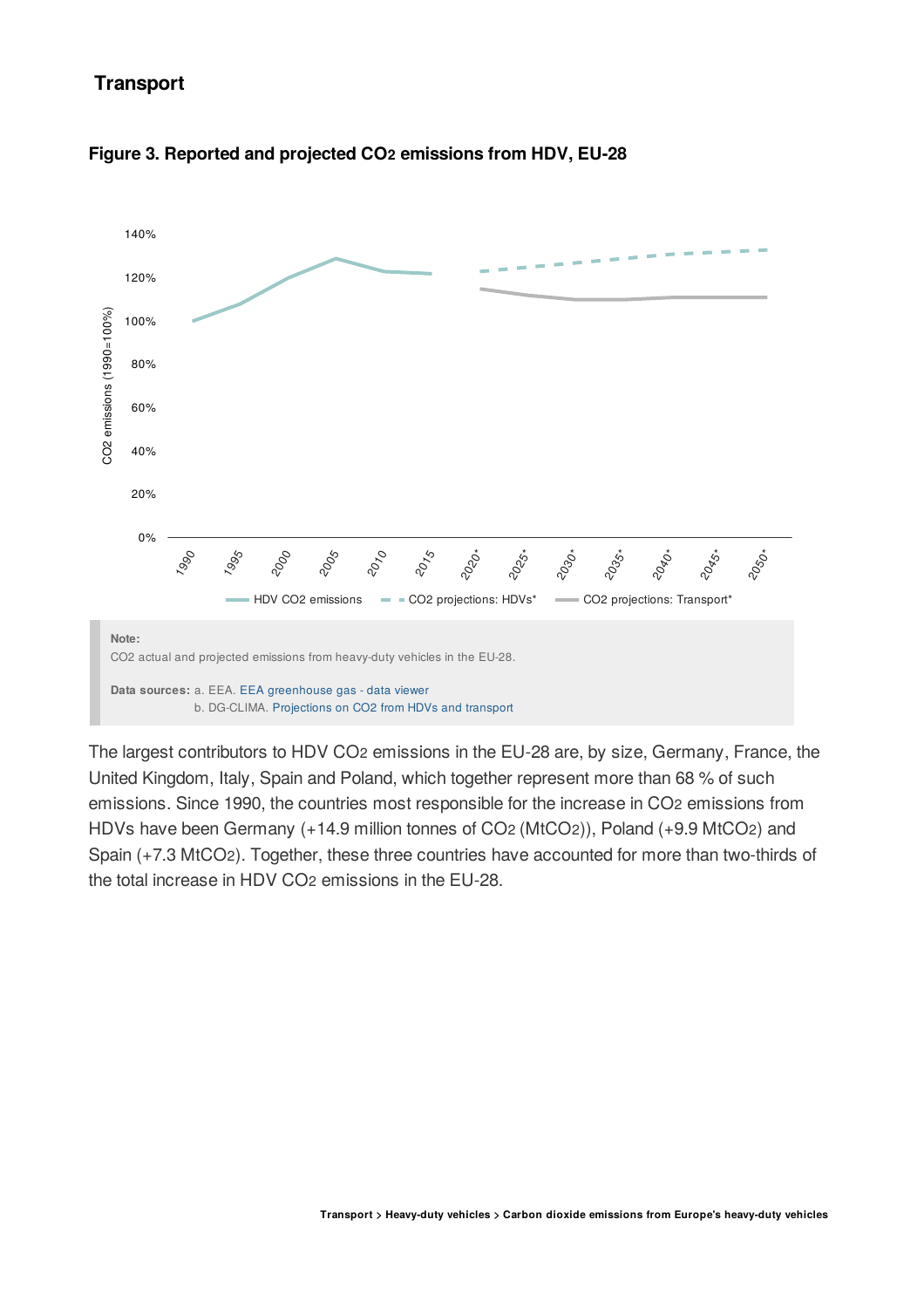# **Europe's next steps towards reducing CO emissions 2**

Unlike for new passenger cars and light-duty vehicles (vans), for which CO2 standards and monitoring schemes have been in place for a number of years, to date there have been no mandatory procedures in the EU to monitor and report CO<sub>2</sub> emissions and fuel consumption from HDVs. However, new steps to change this have recently been undertaken.

In 2014, a strategy for reducing HDV fuel consumption and CO<sub>2</sub> emissions was published by the European Commission (EC, [2014](http://eur-lex.europa.eu/legal-content/EN/TXT/PDF/?uri=CELEX:52014DC0285&from=EN)). A number of the actions foreseen in the strategy have since been initiated, including:

Development of a computer simulation tool — the Vehicle Energy Consumption Calculation Tool (VECTO) — to estimate fuel consumption and CO<sub>2</sub> emissions from HDVs (Box 1). The need for a software tool to estimate these parameters reflects that, due to the diversity of HDV types, laboratory-based emissions testing as performed for cars and vans was not considered appropriate;

new legislation for the determination of CO<sub>2</sub> emissions and fuel consumption from new HDVs (the so-called Certification Regulation (EC, [2017c\)](http://eur-lex.europa.eu/eli/reg/2017/2400/oj) which builds upon the availability of VECTO), as well as a recently agreed regulation to monitor and report such information (EC, [2017b](http://eur-lex.europa.eu/legal-content/EN/TXT/?uri=CELEX:52017PC0279));

Analytical work in view of setting potential future HDV CO2 emission standards.

#### **Box 1. Determining HDV fuel consumption and CO emissions the VECTO tool 2**

The large diversity of the HDV sector means it is difficult to obtain representative measurements of fuel consumption and CO2 emissions from HDVs. Reflecting this, a computer-based vehicle simulation tool - the Vehicle Energy Consumption Calculation Tool (VECTO) — has subsequently been developed. This software will provide values for fuel consumption and CO2 emissions from European HDVs, covering different vehicle categories, sizes and technologies ( $\sqrt{R}$ , [JRC,](http://publications.jrc.ec.europa.eu/repository/bitstream/JRC103864/report on vecto technology simulation capabilities and future outlook.pdf) 2016). VECTO is planned to be used by vehicle manufacturers before the registration, sale or entry into service of a new HDV in the EU. The resulting information on HDV fuel consumption and CO2 emissions will be made available via the proposed monitoring and reporting regime.

The new system for the monitoring and reporting of CO<sub>2</sub> emissions from specific types of new HDV and of their fuel consumption is designed to help improve market transparency and competition, and to promote more efficient vehicles on the EU market. A register on HDV fuel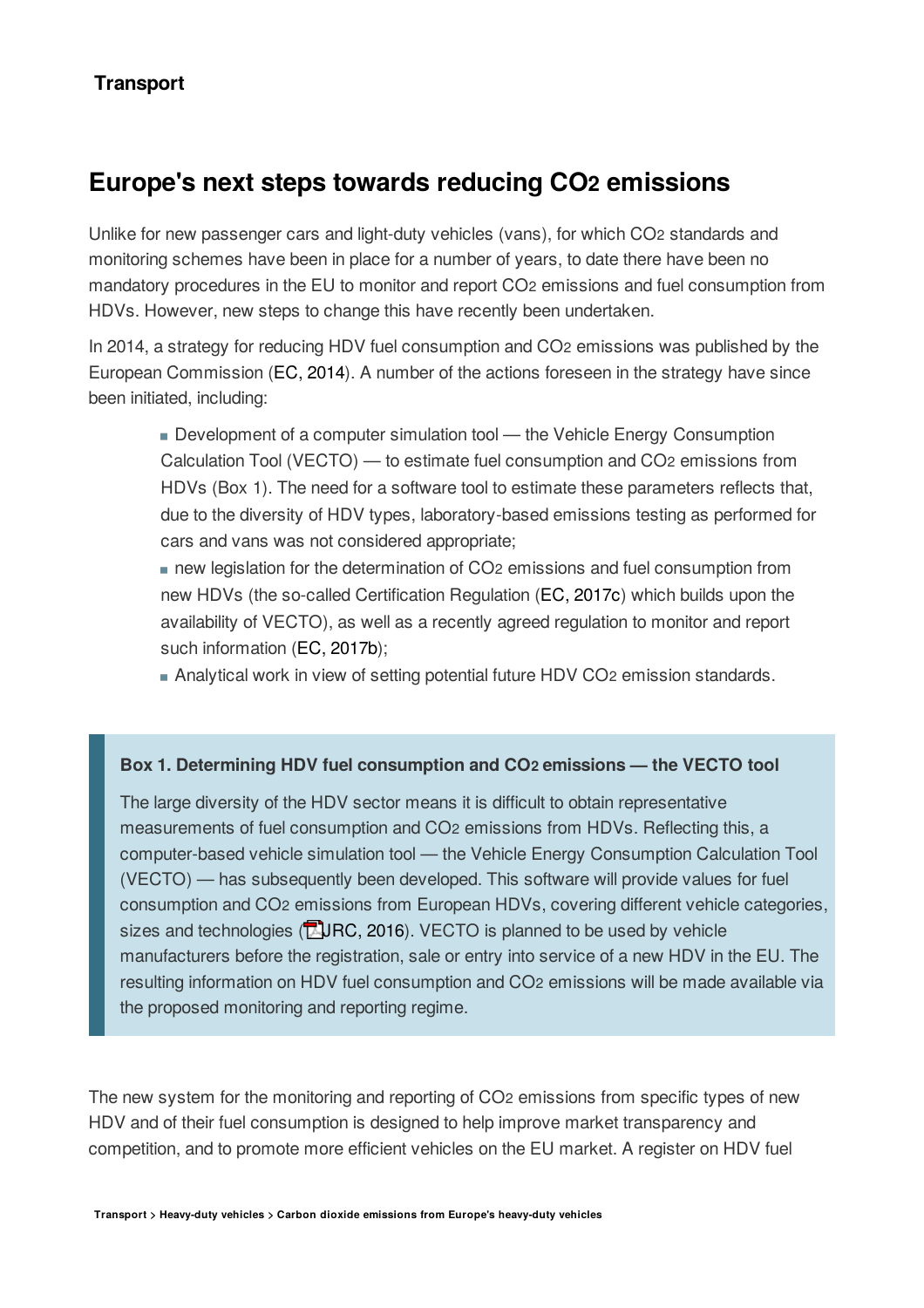consumption and CO2 emissions will be managed by EEA and data made publicly available, starting in 2020 for new HDVs registered in 2019.

In order to further support the implementation of the EU's 2030 climate and energy policy framework, it is anticipated that, later in 2018, the European Commission will release a proposal setting mandatory CO2 emission limits for newly registered HDVs. Assessing progress towards meeting any new standards would be based on the new system for the monitoring and reporting of CO<sub>2</sub> emissions from HDVs and their fuel consumption.

While CO2 emissions from HDVs have increased over the past two decades, it is very much hoped that an ambitious but cost effective future target will help drive innovation within the HDV sector. This should help reduce the environment and climate impacts of this key part of Europe's road transport system.

## **References**

ACEA, 2017a, The Automobile Industry Pocket Guide 2017-2018,European Automobile Manufacturers Association

(**P[http://www.acea.be/uploads/publications/ACEA\\_Pocket\\_Guide\\_2017-2018.pdf\)](http://www.acea.be/uploads/publications/ACEA_Pocket_Guide_2017-2018.pdf)** accessed 20 March 2018

ACEA, 2017b, Consolidated Registrations by manufacturer 2016

(<http://www.acea.be/statistics/tag/category/by-manufacturer-registrations>) accessed 21 March 2018

JRC, 2016, Report on VECTO Technology Simulation Capabilities and Future Outlook ( [http://publications.jrc.ec.europa.eu/repository/bitstream/JRC103864/report%20on%20vecto%20](http://publications.jrc.ec.europa.eu/repository/bitstream/JRC103864/report on vecto technology simulation capabilities and future outlook.pdf) technology%20simulation%20capabilities%20and%20future%20outlook.pdf) accessed 21 March 2018

EC, 2014, Communication from the Commission to the Council and the European Parliament, Strategy for reducing Heavy-Duty Vehicles' fuel consumption and CO2 emissions(COM(2014) 285 final) [\(http://eur-lex.europa.eu/legal-content/EN/TXT/PDF/?](http://eur-lex.europa.eu/legal-content/EN/TXT/PDF/?uri=CELEX:52014DC0285&from=EN) uri=CELEX:52014DC0285&from=EN) accessed 21 March 2018

EC, 2016a, Communication from the Commission to the European Parliament, the Council and the European Economic and Social Committee and the Committee of the Regions (COM(2016) 501 final) (<http://eur-lex.europa.eu/legal-content/en/TXT/?uri=CELEX%3A52016DC0501>) accessed 23 March 2018

EC, 2016b, EU Reference Scenario 2016: Energy, Transport and GHG Emissions - Trends to 2050 (**Mattles://ec.europa.eu/energy/sites/ener/files/documents/ref2016** report final-web.pdf) accessed 21 March 2018